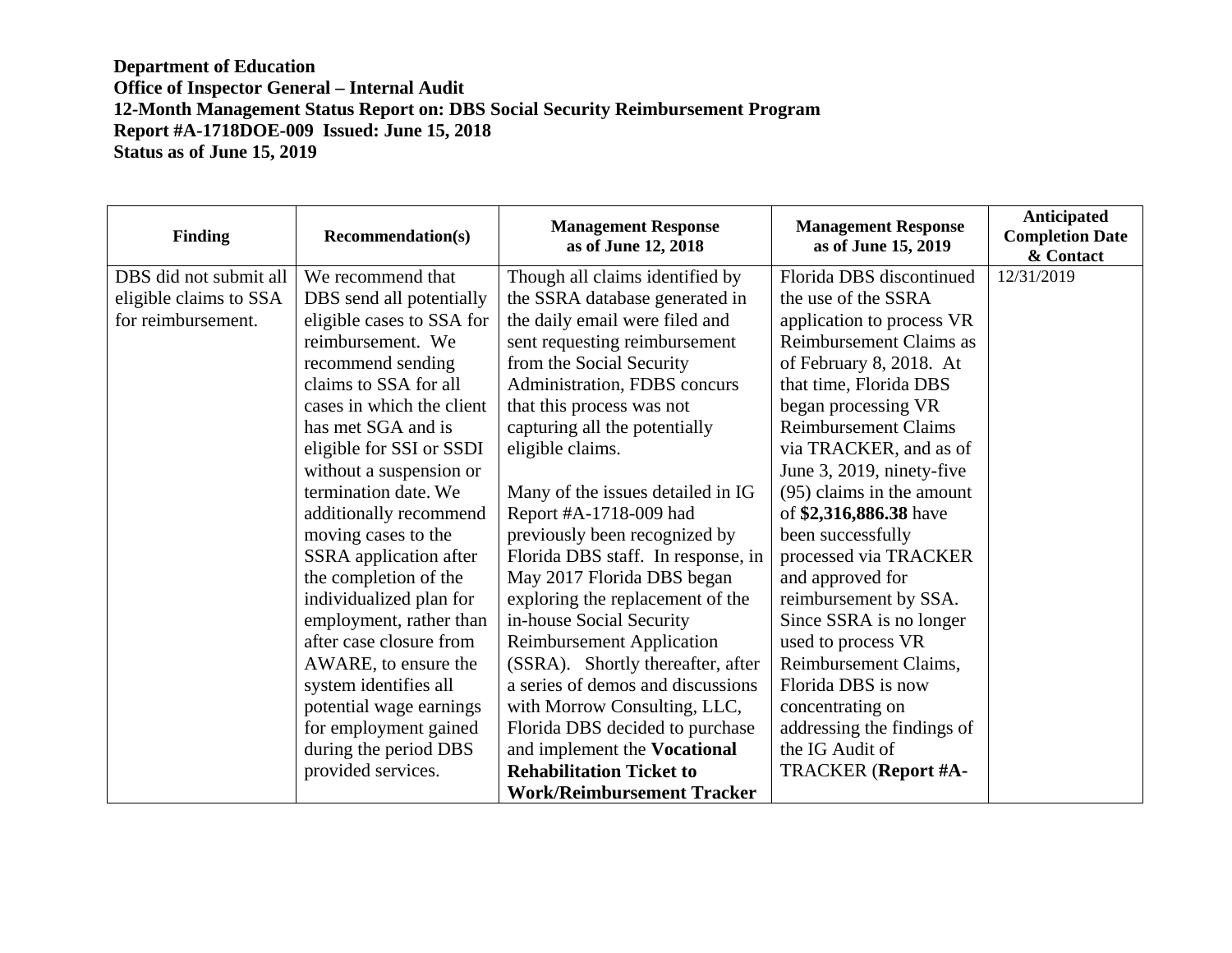| <b>Finding</b> | <b>Recommendation(s)</b> | <b>Management Response</b><br>as of June 12, 2018 | <b>Management Response</b><br>as of June 15, 2019 | <b>Anticipated</b><br><b>Completion Date</b><br>& Contact |
|----------------|--------------------------|---------------------------------------------------|---------------------------------------------------|-----------------------------------------------------------|
|                |                          | (TRACKER), an application that                    | 1718DOE-016 Issued                                |                                                           |
|                |                          | is already in use (or currently                   | February 2019).                                   |                                                           |
|                |                          | being installed) by 40 VR                         |                                                   |                                                           |
|                |                          | agencies. Florida DBS began                       | The Social Security                               |                                                           |
|                |                          | processing VR Reimbursement                       | Administration (SSA)                              |                                                           |
|                |                          | Claims via TRACKER as of                          | conducted one final on-                           |                                                           |
|                |                          | February 8, 2018, and as of May                   | site audit of the SSRA                            |                                                           |
|                |                          | 24, 2018 approximately \$838,000                  | application on April 17,                          |                                                           |
|                |                          | in claims processed through                       | 2019. Subsequently, SSA                           |                                                           |
|                |                          | <b>TRACKER</b> has been approved                  | has been notified that FL                         |                                                           |
|                |                          | for reimbursement by SSA.                         | DBS is officially shutting                        |                                                           |
|                |                          |                                                   | down and archiving the                            |                                                           |
|                |                          | In regards to the listed                          | SSRA application and all                          |                                                           |
|                |                          | recommendations, TRACKER                          | corresponding databases                           |                                                           |
|                |                          | connects to our AWARE case                        | (effective June 2019)                             |                                                           |
|                |                          | management system and to                          | since the application is no                       |                                                           |
|                |                          | external data sources like                        | longer being used to                              |                                                           |
|                |                          | Unemployment Insurance (UI)                       | process VR                                        |                                                           |
|                |                          | wage records and the State                        | Reimbursement Claims.                             |                                                           |
|                |                          | Verification and Exchange                         |                                                   |                                                           |
|                |                          | System (SVES). This information                   | Upon completion of the                            |                                                           |
|                |                          | is used to determine when cases                   | SSA SSRA Audit, FL                                |                                                           |
|                |                          | have met the requirements for                     | DBS completed the SSA                             |                                                           |
|                |                          | Reimbursement payments and                        | <b>Security Evaluation</b>                        |                                                           |
|                |                          | when they should be submitted                     | Questionnaire Package for                         |                                                           |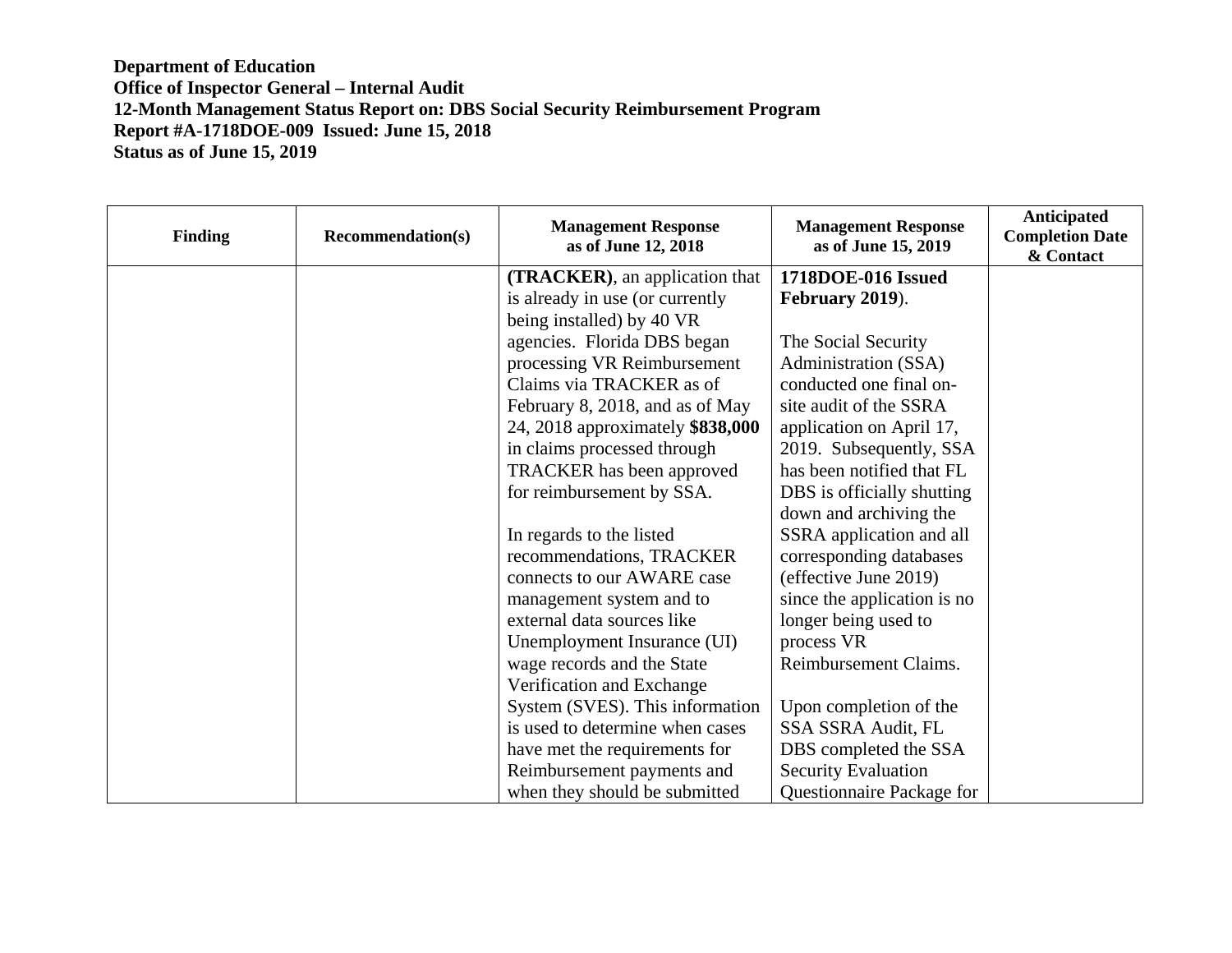| <b>Finding</b> | <b>Recommendation(s)</b> | <b>Management Response</b><br>as of June 12, 2018 | <b>Management Response</b><br>as of June 15, 2019 | Anticipated<br><b>Completion Date</b><br>& Contact |
|----------------|--------------------------|---------------------------------------------------|---------------------------------------------------|----------------------------------------------------|
|                |                          | via the SSA Portal. A weekly                      | <b>TRACKER</b>                                    |                                                    |
|                |                          | process copies case information                   | <b>CERTIFICATION</b> and                          |                                                    |
|                |                          | from AWARE to TRACKER                             | submitted to SSA on                               |                                                    |
|                |                          | after the completion of the                       | $5/27/2019$ . An on-site                          |                                                    |
|                |                          | individualized plan for                           | <b>TRACKER</b> certification                      |                                                    |
|                |                          | employment (IPE). This weekly                     | visit by SSA has been                             |                                                    |
|                |                          | process also updates expenditure                  | tentatively scheduled for                         |                                                    |
|                |                          | information for each case in                      | September 2019 (although                          |                                                    |
|                |                          | TRACKER. Pending approval                         | an exact date has not yet                         |                                                    |
|                |                          | from the Social Security                          | been determined).                                 |                                                    |
|                |                          | <b>Administration Office of</b>                   |                                                   |                                                    |
|                |                          | Information Security to import                    | FL DBS has reminded all                           |                                                    |
|                |                          | and utilize SVES data in                          | staff to accurately record                        |                                                    |
|                |                          | TRACKER, Florida DBS is                           | SSI/SSDI benefit                                  |                                                    |
|                |                          | currently submitting all VR                       | information in AWARE.                             |                                                    |
|                |                          | Reimbursement claims that have                    | FL DBS is also executing                          |                                                    |
|                |                          | met SGA without taking into                       | the "IN-USE" file process                         |                                                    |
|                |                          | consideration SSI or SSDI                         | between TRACKER and                               |                                                    |
|                |                          | benefits. Upon receiving                          | the SSA Portal to flag                            |                                                    |
|                |                          | approval to utilize SVES data in                  | cases that are currently                          |                                                    |
|                |                          | TRACKER, Florida DBS will                         | receiving SSA benefits.                           |                                                    |
|                |                          | make the determination on                         | Per discussions with SSA,                         |                                                    |
|                |                          | whether to continue submitting all                | upon final certification of                       |                                                    |
|                |                          | VR Reimbursement claims based                     | TRACKER by SSA, FL                                |                                                    |
|                |                          | only on the achievement of SGA                    | DBS will resume the                               |                                                    |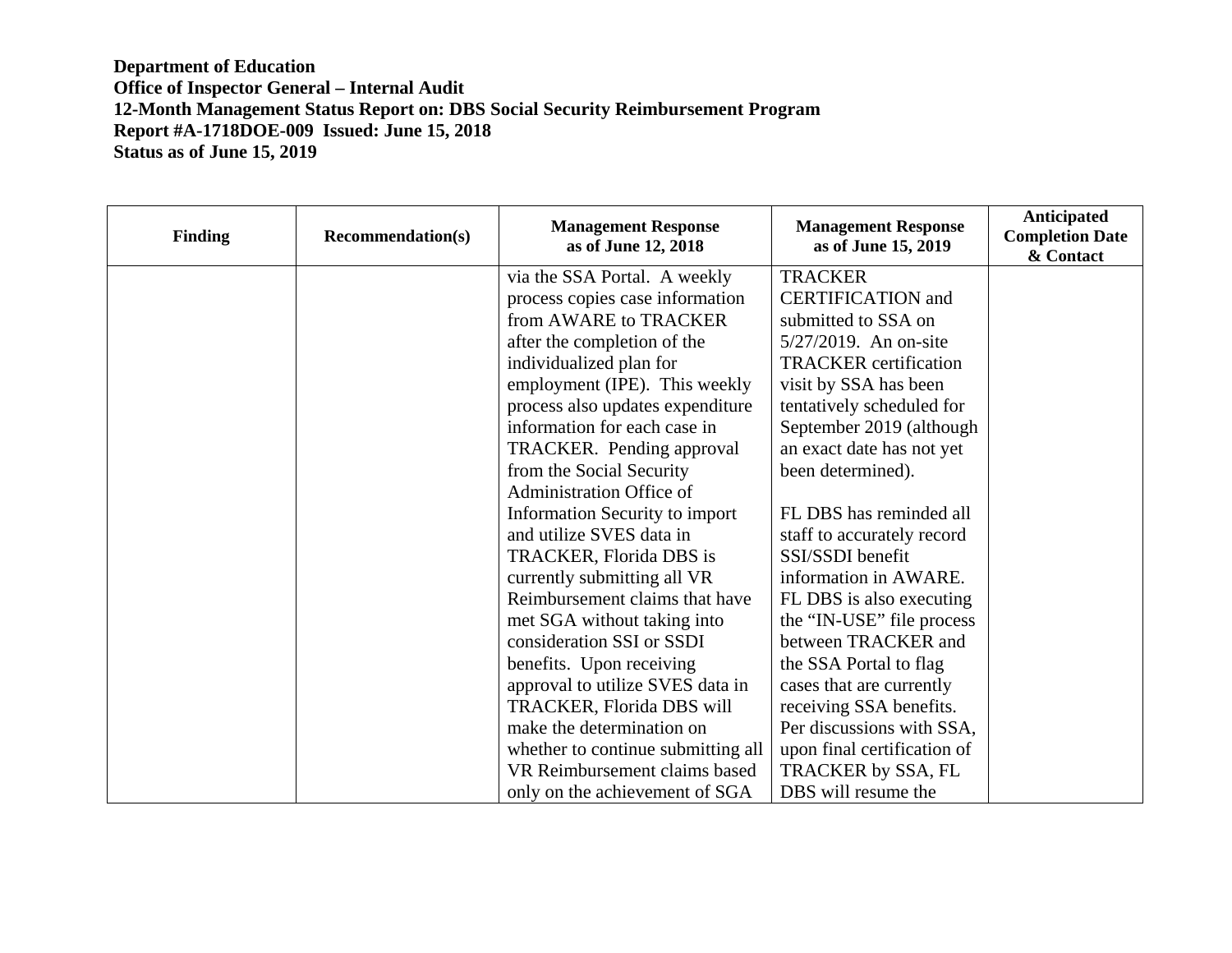| <b>Finding</b> | <b>Recommendation(s)</b> | <b>Management Response</b><br>as of June 12, 2018 | <b>Management Response</b><br>as of June 15, 2019 | Anticipated<br><b>Completion Date</b><br>& Contact |
|----------------|--------------------------|---------------------------------------------------|---------------------------------------------------|----------------------------------------------------|
|                |                          | or whether to also consider SSI                   | weekly processing of                              |                                                    |
|                |                          | and SSDI benefit information.                     | SVES IV data. FL DBS                              |                                                    |
|                |                          | <b>TRACKER</b> currently tracks cases             | will test both the SVES IV                        |                                                    |
|                |                          | for a period of 8 years, unlike                   | DATA REQUEST and                                  |                                                    |
|                |                          | SSRA which would prematurely                      | <b>SVES IV DATA</b>                               |                                                    |
|                |                          | 'expire' cases when certain                       | <b>RESPONSE</b> processes                         |                                                    |
|                |                          | milestones were not met.                          | from within our TEST                              |                                                    |
|                |                          |                                                   | TRACKER environment.                              |                                                    |
|                |                          | <b>Management Response as of</b>                  | At the completion of                              |                                                    |
|                |                          | December 15, 2018:                                | testing, FL DBS will                              |                                                    |
|                |                          | Florida DBS began processing                      | resume both processes in                          |                                                    |
|                |                          | VR Reimbursement Claims via                       | our PRODUCTION                                    |                                                    |
|                |                          | TRACKER as of February 8,                         | TRACKER environment.                              |                                                    |
|                |                          | 2018, and as of November 20,                      |                                                   |                                                    |
|                |                          | $2018$ , sixty-one $(61)$ claims in the           | FL DBS has developed a                            |                                                    |
|                |                          | amount of \$1,595,306.50 have                     | query to help identify                            |                                                    |
|                |                          | been processed via TRACKER                        | cases that have achieved 9                        |                                                    |
|                |                          | and approved for reimbursement                    | months SGA since                                  |                                                    |
|                |                          | by SSA.                                           | Quarter 1 of 2017, and has                        |                                                    |
|                |                          |                                                   | started the process of                            |                                                    |
|                |                          | Florida DBS is continuing to                      | submitting claims for                             |                                                    |
|                |                          | learn the complexities of the VR                  | reimbursement if no claim                         |                                                    |
|                |                          | Reimbursement process and the                     | has previously been                               |                                                    |
|                |                          | TRACKER application. Our goal                     | submitted for the                                 |                                                    |
|                |                          | is to submit 100% of all eligible                 | identified cases. Claims                          |                                                    |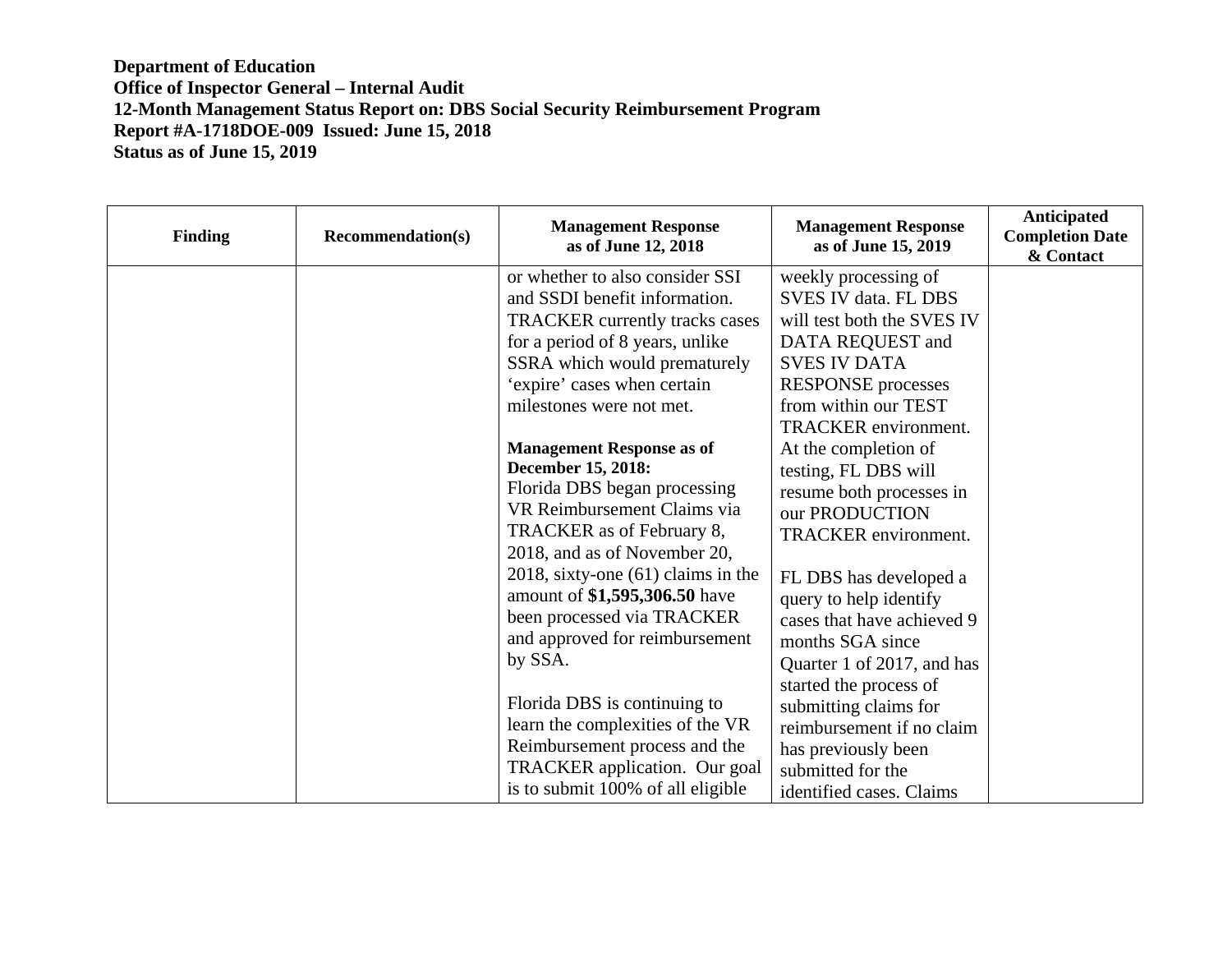| <b>Finding</b> | <b>Recommendation(s)</b> | <b>Management Response</b><br>as of June 12, 2018 | <b>Management Response</b><br>as of June 15, 2019 | Anticipated<br><b>Completion Date</b><br>& Contact |
|----------------|--------------------------|---------------------------------------------------|---------------------------------------------------|----------------------------------------------------|
|                |                          | reimbursement claims, and we                      | will be submitted strictly                        |                                                    |
|                |                          | fully expect to reach that goal as                | on the achievement of 9                           |                                                    |
|                |                          | our knowledge and processes                       | months SGA; all other                             |                                                    |
|                |                          | continue to improve.                              | qualifying criteria will not                      |                                                    |
|                |                          |                                                   | be considered. Any case                           |                                                    |
|                |                          | We recently discovered that                       | identified with a 9 month                         |                                                    |
|                |                          | TRACKER cannot be configured                      | <b>SGA</b> Achievement since                      |                                                    |
|                |                          | to create a claim based solely                    | QUARTER 1 of 2018 for                             |                                                    |
|                |                          | upon the achievement of 9                         | which no claim has                                |                                                    |
|                |                          | months of SGA as we previously                    | previously been created                           |                                                    |
|                |                          | thought. We have learned that                     | will be closely examined                          |                                                    |
|                |                          | TRACKER will not create a                         | to determine why a claim                          |                                                    |
|                |                          | claim if the receipt of SSI/SSDI                  | was not created by                                |                                                    |
|                |                          | benefits is not indicated for the                 | TRACKER. Any                                      |                                                    |
|                |                          | client in TRACKER. Since we                       | potential deficiencies of                         |                                                    |
|                |                          | have not yet been certified to use                | TRACKER in identifying                            |                                                    |
|                |                          | the SVES data file (which                         | all eligible claims to SSA                        |                                                    |
|                |                          | contains SSI/SSDI benefit                         | for reimbursement will be                         |                                                    |
|                |                          | information), there is a possibility              | addressed with J Morrow.                          |                                                    |
|                |                          | of missing eligible claims if                     | FL DBS will also execute                          |                                                    |
|                |                          | SSI/SSDI benefit information is                   | this query each Quarter                           |                                                    |
|                |                          | not accurately recorded in the                    | after TRACKER has                                 |                                                    |
|                |                          | <b>AWARE Case Management</b>                      | identified all Claim                              |                                                    |
|                |                          | system.                                           | Reimbursements for that                           |                                                    |
|                |                          |                                                   | same Quarter. All                                 |                                                    |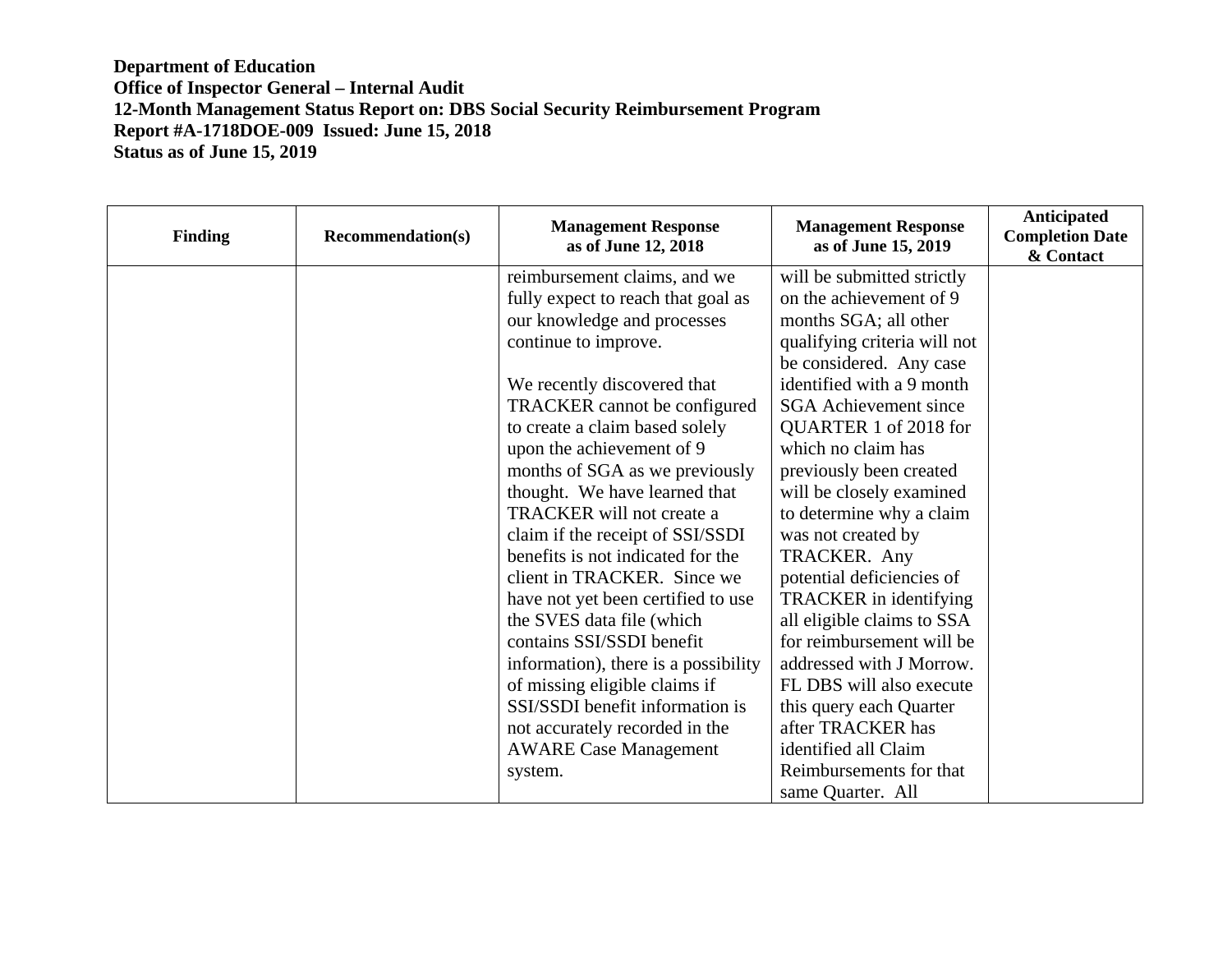| <b>Finding</b> | <b>Recommendation(s)</b> | <b>Management Response</b><br>as of June 12, 2018                                                                                                                                                                                                                                                                                                                                                                                                                                                                                                                                                                                               | <b>Management Response</b><br>as of June 15, 2019                                                                                                                                                                                                          | Anticipated<br><b>Completion Date</b><br>& Contact |
|----------------|--------------------------|-------------------------------------------------------------------------------------------------------------------------------------------------------------------------------------------------------------------------------------------------------------------------------------------------------------------------------------------------------------------------------------------------------------------------------------------------------------------------------------------------------------------------------------------------------------------------------------------------------------------------------------------------|------------------------------------------------------------------------------------------------------------------------------------------------------------------------------------------------------------------------------------------------------------|----------------------------------------------------|
|                |                          | Florida DBS will complete the<br>following actions to ensure that<br>SSI/SSDI information is<br>accurately recorded in<br><b>TRACKER</b> so that all eligible<br>claims can be accurately<br>identified:<br>Instruct all staff to<br>accurately record SSI/SSDI<br>benefit information in<br>AWARE which will then be<br>copied to TRACKER.<br>Complete and submit all<br>required paperwork to SSA<br>by January 1, 2019 to initiate<br>the Federal Certification<br>process of the TRACKER<br>application to use the SVES<br>file.<br>Schedule a monthly<br>submission of an 'IN-USE'<br>file from TRACKER to the<br>SSA Portal. The 'IN-USE' | potential claims identified<br>by the FL DBS query will<br>be compared to the<br>potential claims identified<br>by TRACKER. Any<br>discrepancies between FL<br>DBS query results and<br><b>TRACKER</b> will be<br>examined and discussed<br>with J Morrow. |                                                    |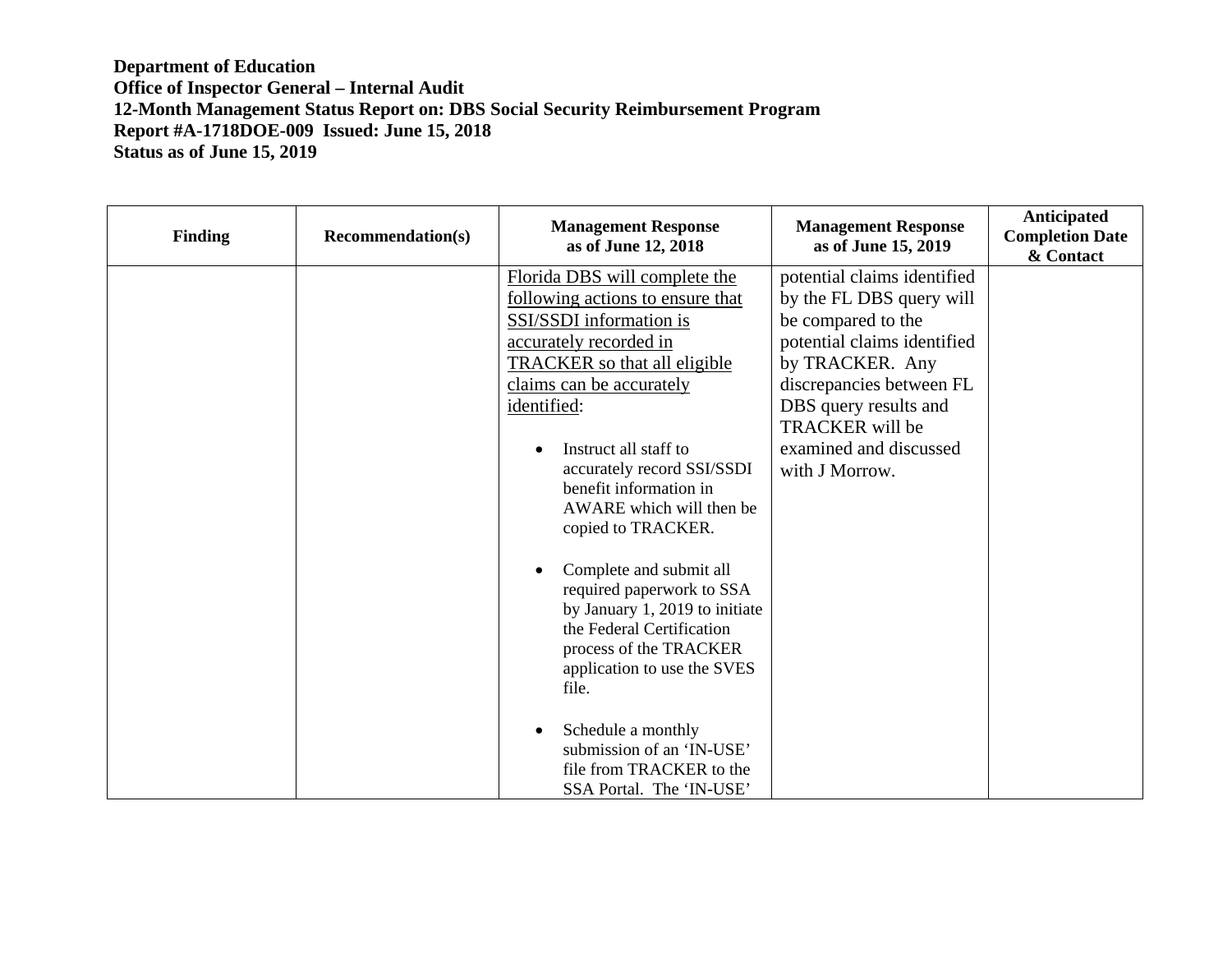| <b>Finding</b>                                                                                   | <b>Recommendation(s)</b>                                                                                                                                           | <b>Management Response</b><br>as of June 12, 2018                                                                                                                                                                                                                                              | <b>Management Response</b><br>as of June 15, 2019                                                                                                                                                 | Anticipated<br><b>Completion Date</b><br>& Contact |
|--------------------------------------------------------------------------------------------------|--------------------------------------------------------------------------------------------------------------------------------------------------------------------|------------------------------------------------------------------------------------------------------------------------------------------------------------------------------------------------------------------------------------------------------------------------------------------------|---------------------------------------------------------------------------------------------------------------------------------------------------------------------------------------------------|----------------------------------------------------|
|                                                                                                  |                                                                                                                                                                    | Response file from SSA<br>must then be imported into<br>TRACKER to flag cases that<br>are currently receiving SSA<br>benefits.                                                                                                                                                                 |                                                                                                                                                                                                   |                                                    |
|                                                                                                  |                                                                                                                                                                    | Run a query to identify all cases<br>that have achieved 9 months SGA<br>within the last two years and<br>submit for reimbursement if no<br>claim has previously been<br>submitted. Continue to run this<br>process each quarter until all<br>actions previously listed have<br>been completed. |                                                                                                                                                                                                   |                                                    |
|                                                                                                  |                                                                                                                                                                    | Anticipated Completion: 01/31/19                                                                                                                                                                                                                                                               |                                                                                                                                                                                                   |                                                    |
| DBS did not receive<br>any reimbursement<br>payments during<br>Federal Fiscal year<br>2016-2017. | We recommend DBS<br>ensure all potentially<br>eligible claims are<br>submitted to SSA for<br>reimbursement in a<br>timely manner. If<br>difficulties in submitting | Though all claims identified by<br>the SSRA database generated in<br>the daily email were filed and<br>sent requesting reimbursement<br>from the Social Security<br>Administration, FDBS concurs<br>that this process was not                                                                  | FL DBS has developed a<br>query to help identify cases<br>that have achieved 9 months<br>SGA. FL DBS will begin<br>executing this query each<br>Quarter after TRACKER has<br>identified all Claim | 12/31/2019                                         |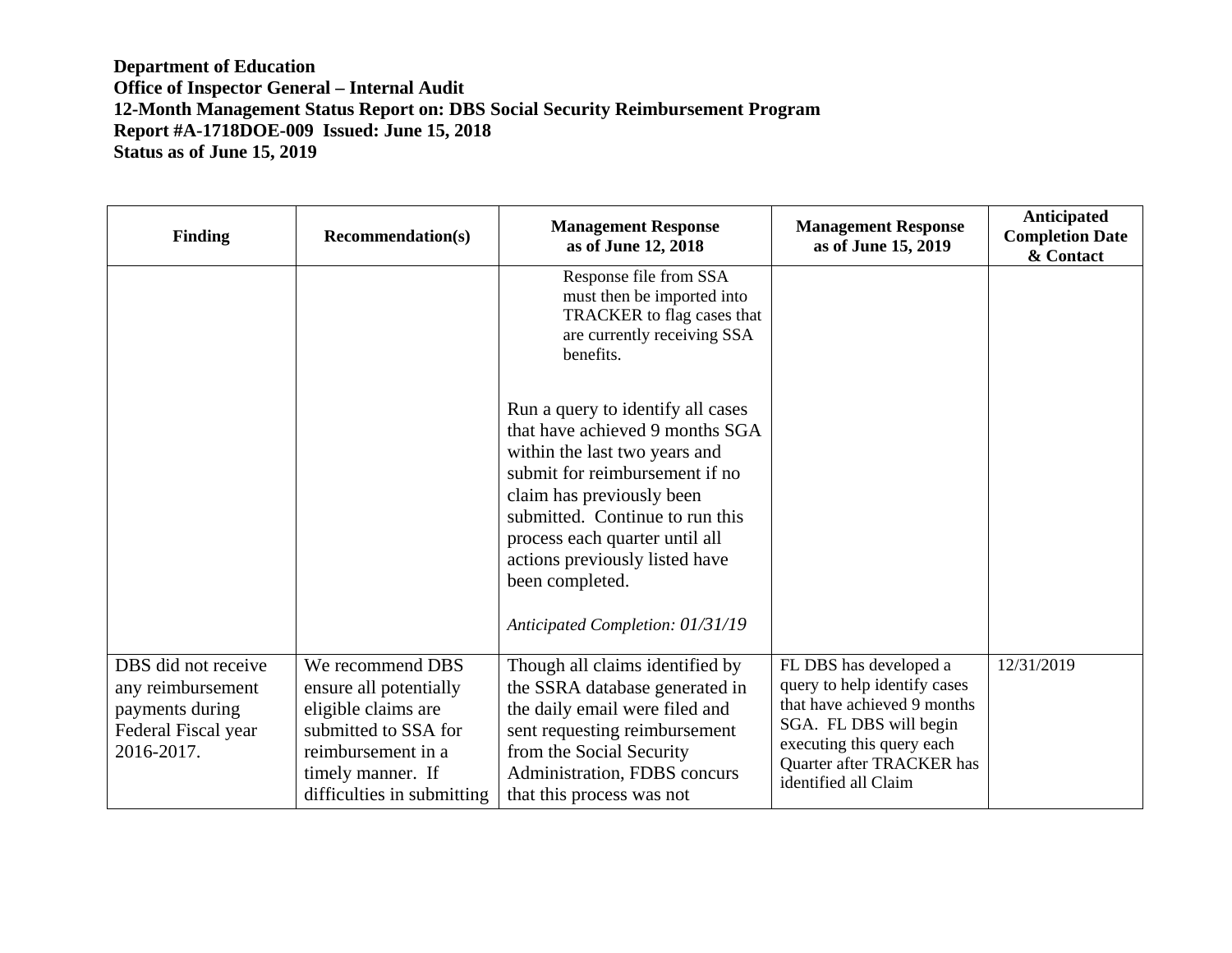| <b>Finding</b> | <b>Recommendation(s)</b>                                                                                                             | <b>Management Response</b><br>as of June 12, 2018                                                                                                                                                                                                                                                                                                                                                                                                                                                                                                                                                                                                                                                                                                                                                                                   | <b>Management Response</b><br>as of June 15, 2019                                                                                                                                                                                                                                                       | Anticipated<br><b>Completion Date</b><br>& Contact |
|----------------|--------------------------------------------------------------------------------------------------------------------------------------|-------------------------------------------------------------------------------------------------------------------------------------------------------------------------------------------------------------------------------------------------------------------------------------------------------------------------------------------------------------------------------------------------------------------------------------------------------------------------------------------------------------------------------------------------------------------------------------------------------------------------------------------------------------------------------------------------------------------------------------------------------------------------------------------------------------------------------------|---------------------------------------------------------------------------------------------------------------------------------------------------------------------------------------------------------------------------------------------------------------------------------------------------------|----------------------------------------------------|
|                | claims occur, DBS<br>should immediately<br>contact SSA, document<br>the communication and<br>resolution, and resubmit<br>the claims. | capturing all the potentially<br>eligible claims.<br>According to SSA Vocational<br>Rehabilitation monthly calls, SSA<br>was only accepting individual<br>cases through the portal access<br>point, which has not functioning<br>properly in the SSA portal as of<br>the initial go live date in Fall<br>2016. Though SSA stated that<br>paper copies of request for<br>reimbursements would not be<br>accepted, FDBS had no other<br>choice but to submit paper copies<br>due to the non-functioning online<br>portal for individual case entry.<br>During the time period of this<br>audit, FDBS was not able to<br>produce batch formatting for<br>submission due to the constraints<br>with the SSRA Database system.<br>As a result of SSA no longer<br>accepting paper copies, several<br>states that were not able to submit | Reimbursements for that<br>same Quarter. All potential<br>claims identified by the FL<br>DBS query will be compared<br>to the potential claims<br>identified by TRACKER.<br>Any discrepancies between<br>FL DBS query results and<br><b>TRACKER</b> will be<br>examined and discussed with<br>J Morrow. |                                                    |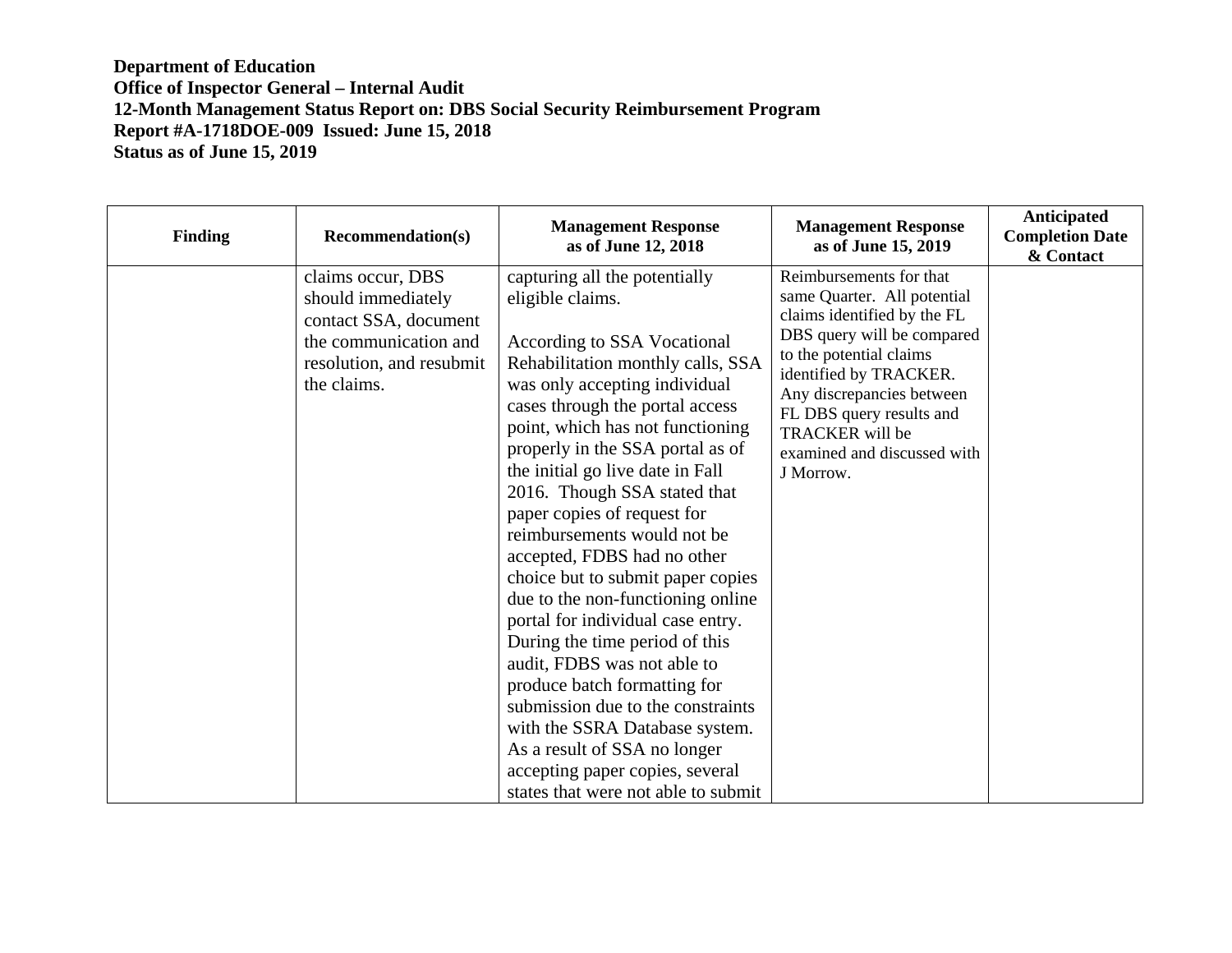| <b>Finding</b> | <b>Recommendation(s)</b> | <b>Management Response</b><br>as of June 12, 2018 | <b>Management Response</b><br>as of June 15, 2019 | Anticipated<br><b>Completion Date</b><br>& Contact |
|----------------|--------------------------|---------------------------------------------------|---------------------------------------------------|----------------------------------------------------|
|                |                          | via batch processing, were not                    |                                                   |                                                    |
|                |                          | able to apply for cost                            |                                                   |                                                    |
|                |                          | reimbursement. This led FDBS                      |                                                   |                                                    |
|                |                          | to the implementation of the new                  |                                                   |                                                    |
|                |                          | <b>Reimbursement TRACKER</b>                      |                                                   |                                                    |
|                |                          | system.                                           |                                                   |                                                    |
|                |                          |                                                   |                                                   |                                                    |
|                |                          | TRACKER provides a user-                          |                                                   |                                                    |
|                |                          | friendly interface that guides the                |                                                   |                                                    |
|                |                          | user through the complex tasks                    |                                                   |                                                    |
|                |                          | involved in processing a VR                       |                                                   |                                                    |
|                |                          | Reimbursement claim. It provides                  |                                                   |                                                    |
|                |                          | feedback, like when processing                    |                                                   |                                                    |
|                |                          | was last done and when it should                  |                                                   |                                                    |
|                |                          | be performed next. It displays                    |                                                   |                                                    |
|                |                          | how many claims are outstanding                   |                                                   |                                                    |
|                |                          | and how long they have been                       |                                                   |                                                    |
|                |                          | outstanding. The system's                         |                                                   |                                                    |
|                |                          | payment processing algorithms                     |                                                   |                                                    |
|                |                          | pick out all the claims that have                 |                                                   |                                                    |
|                |                          | met the requirements for                          |                                                   |                                                    |
|                |                          | Reimbursement and exclude                         |                                                   |                                                    |
|                |                          | those that have been submitted in                 |                                                   |                                                    |
|                |                          | the past or are not eligible for a                |                                                   |                                                    |
|                |                          | variety of other reasons. It also                 |                                                   |                                                    |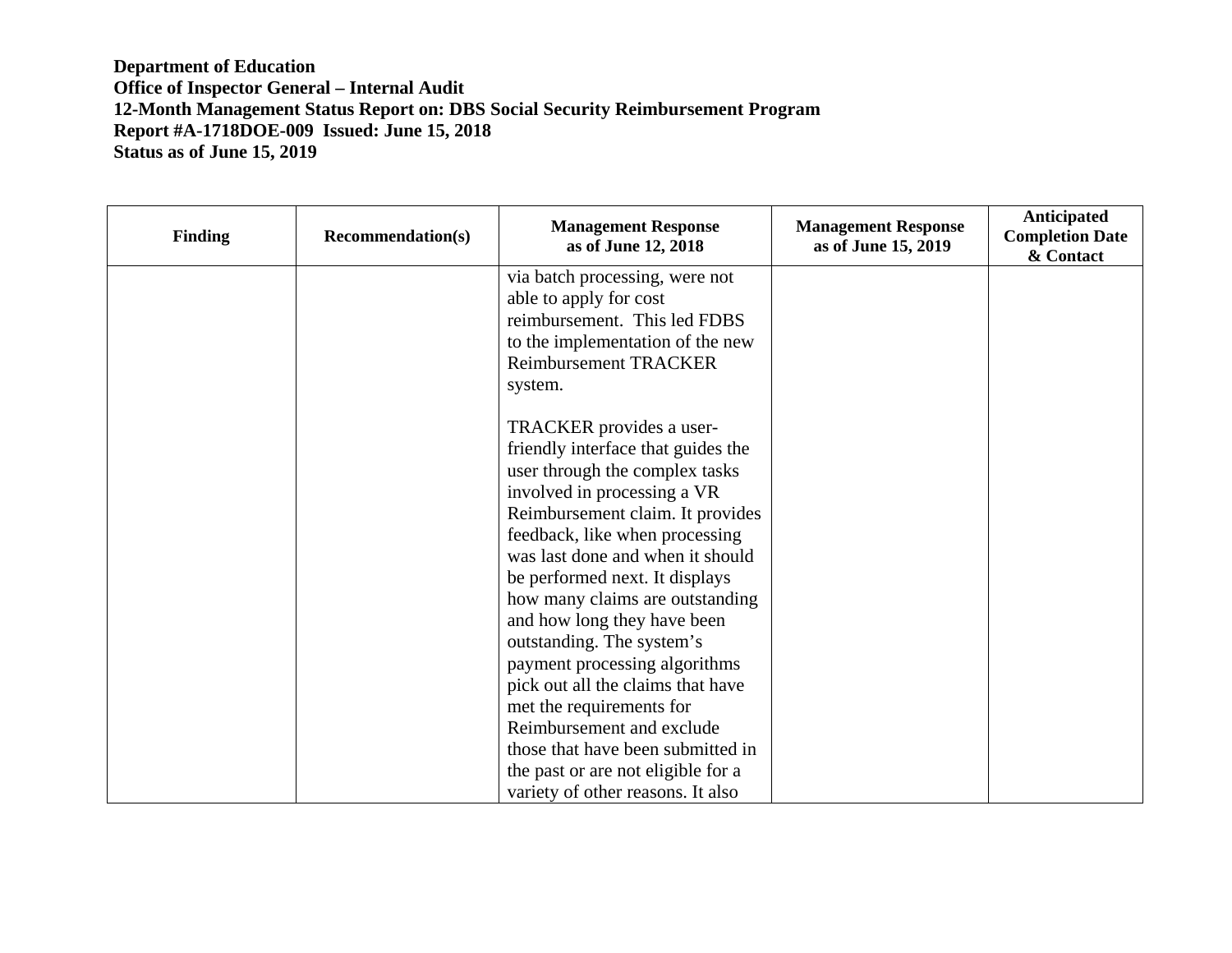| <b>Finding</b> | <b>Recommendation(s)</b> | <b>Management Response</b><br>as of June 12, 2018 | <b>Management Response</b><br>as of June 15, 2019 | Anticipated<br><b>Completion Date</b><br>& Contact |
|----------------|--------------------------|---------------------------------------------------|---------------------------------------------------|----------------------------------------------------|
|                |                          | applies warnings to claims that                   |                                                   |                                                    |
|                |                          | are at higher risk of being rejected              |                                                   |                                                    |
|                |                          | allowing you to quickly                           |                                                   |                                                    |
|                |                          | determine which cases to submit                   |                                                   |                                                    |
|                |                          | or reject during the claim                        |                                                   |                                                    |
|                |                          | verification process. All claims                  |                                                   |                                                    |
|                |                          | to be submitted to SSA for                        |                                                   |                                                    |
|                |                          | reimbursement are loaded to a                     |                                                   |                                                    |
|                |                          | batch file which can then be                      |                                                   |                                                    |
|                |                          | uploaded for processing via the                   |                                                   |                                                    |
|                |                          | SSA Portal. Florida DBS is                        |                                                   |                                                    |
|                |                          | encouraged to contact the VR                      |                                                   |                                                    |
|                |                          | Helpdesk via email for any                        |                                                   |                                                    |
|                |                          | difficulties in submitting claims                 |                                                   |                                                    |
|                |                          | electronically via the SSA Portal.                |                                                   |                                                    |
|                |                          | All applicable correspondence                     |                                                   |                                                    |
|                |                          | with the VR Helpdesk can be                       |                                                   |                                                    |
|                |                          | copied and documented as a                        |                                                   |                                                    |
|                |                          | NOTE on the CLAIMS                                |                                                   |                                                    |
|                |                          | DETAILS TAB in TRACKER.                           |                                                   |                                                    |
|                |                          | Since the implementation of                       |                                                   |                                                    |
|                |                          | TRACKER, a total of six (6)                       |                                                   |                                                    |
|                |                          | claims initially denied by SSA                    |                                                   |                                                    |
|                |                          | were filed for Reconsideration via                |                                                   |                                                    |
|                |                          | the VR Helpdesk. All six $(6)$                    |                                                   |                                                    |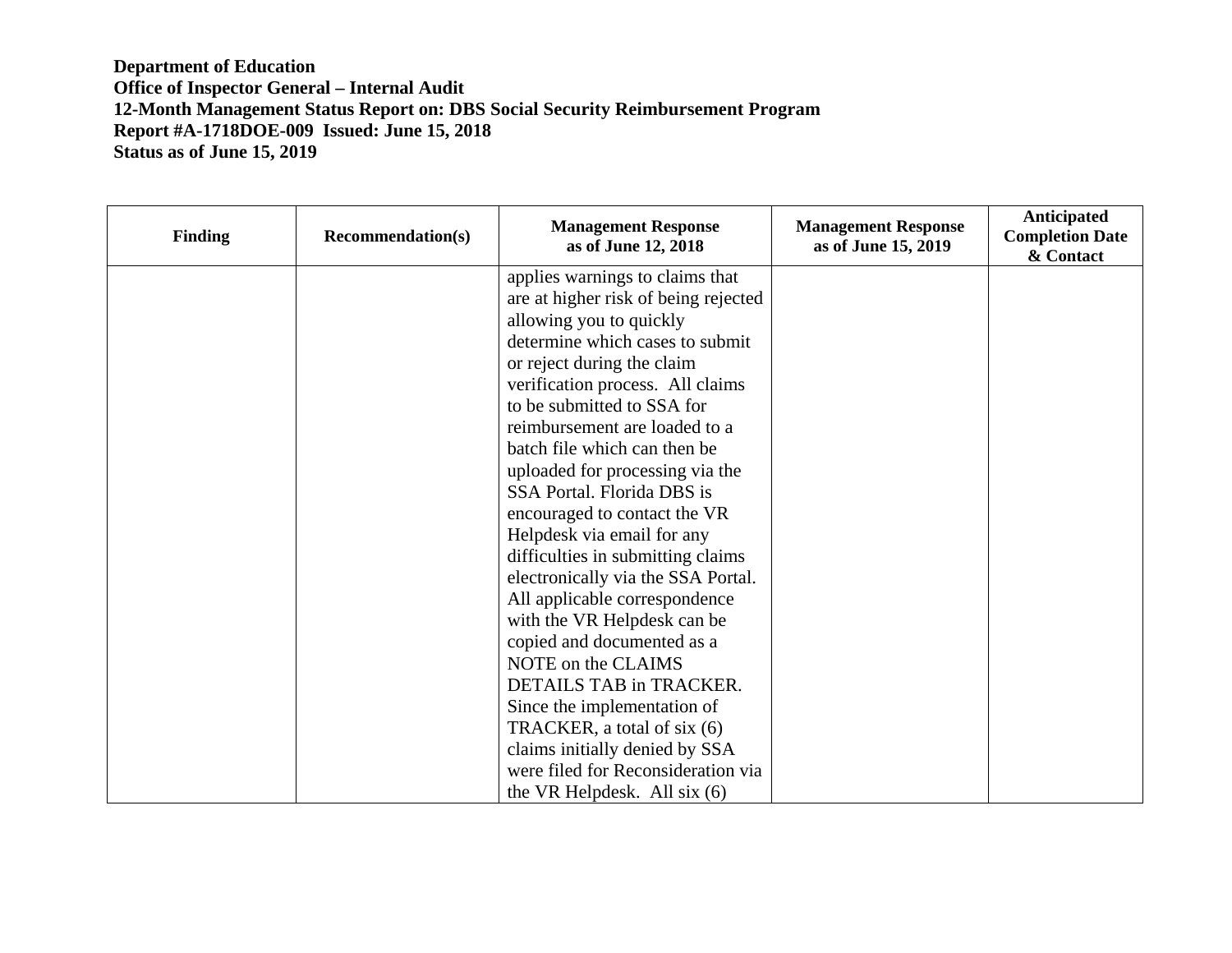| <b>Finding</b>                                                                                                   | <b>Recommendation(s)</b>                                                                                           | <b>Management Response</b><br>as of June 12, 2018                                                                                                                                                                                                                                                                                                                                                                                                                    | <b>Management Response</b><br>as of June 15, 2019                                                                                                                | Anticipated<br><b>Completion Date</b><br>& Contact |
|------------------------------------------------------------------------------------------------------------------|--------------------------------------------------------------------------------------------------------------------|----------------------------------------------------------------------------------------------------------------------------------------------------------------------------------------------------------------------------------------------------------------------------------------------------------------------------------------------------------------------------------------------------------------------------------------------------------------------|------------------------------------------------------------------------------------------------------------------------------------------------------------------|----------------------------------------------------|
|                                                                                                                  |                                                                                                                    | claims were subsequently<br>approved for payment in the<br>amount of \$120,975.23.                                                                                                                                                                                                                                                                                                                                                                                   |                                                                                                                                                                  |                                                    |
|                                                                                                                  |                                                                                                                    | <b>Management Response as of</b><br>December 15, 2018:<br>Florida DBS recognizes the need<br>for an independent process that<br>verifies all potentially eligible<br>claims have been identified by<br>TRACKER in a timely manner.<br>This process should also verify<br>that all identified claims were<br>submitted to SSA in a timely<br>manner. We are in the early<br>stages of gathering requirements<br>for this process.<br>Anticipated Completion: 03/30/19 |                                                                                                                                                                  |                                                    |
| DBS submitted<br>reimbursement claims<br>after the submission<br>deadline and did not<br>effectively track claim | We recommend DBS<br>enhance its tracking of<br>all outstanding<br>submissions and ensure<br>the SSA system and the | Per SSA's communication with<br>FDBS, SSA only communicates<br>results of requests for<br>reimbursement by postal<br>mail. All mail received by the                                                                                                                                                                                                                                                                                                                  | Florida DBS continues to<br>learn how to utilize the<br>various tracking and status<br>reports available within<br>TRACKER and on the SSA<br>Portal site to more | 12/31/2019                                         |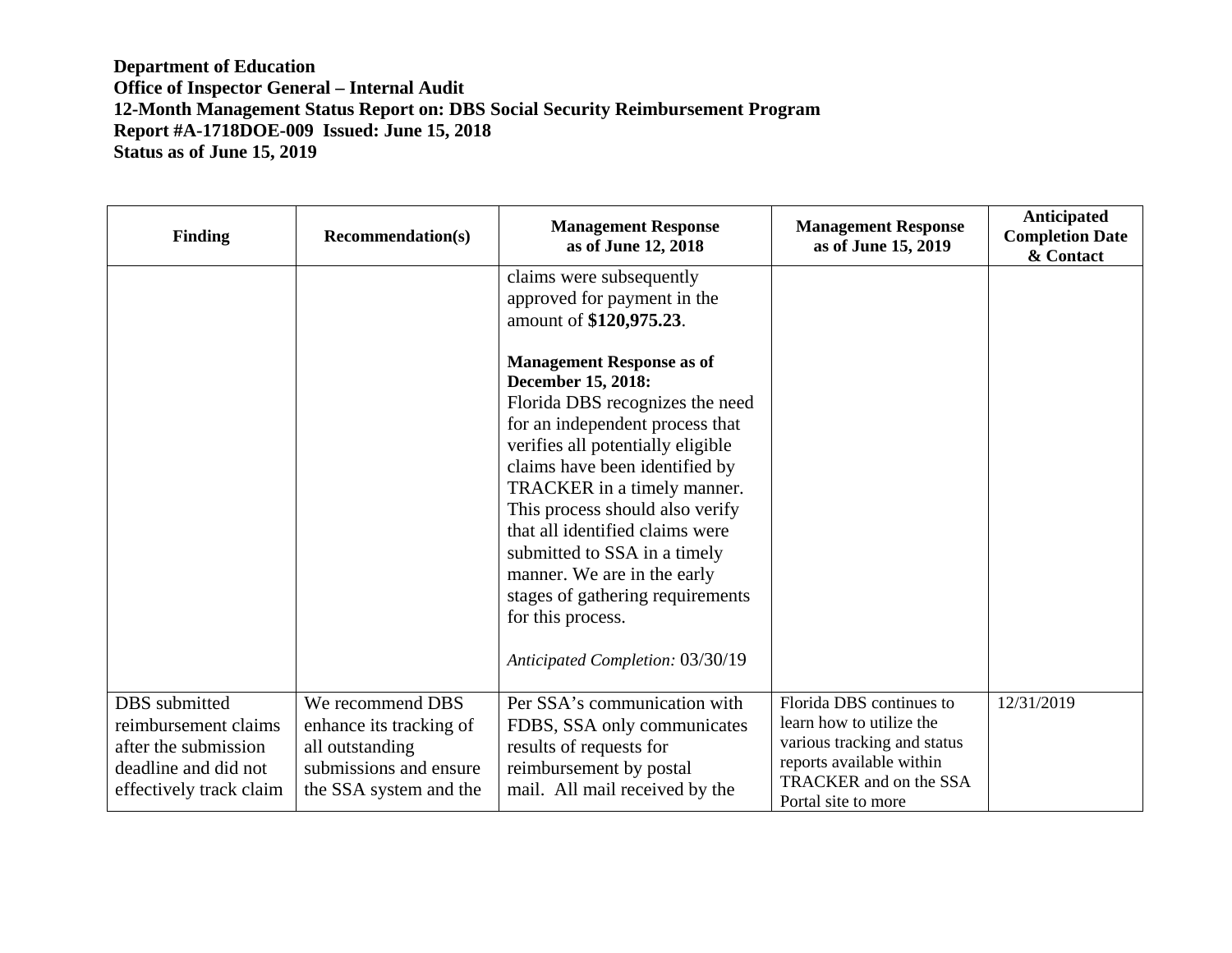| <b>Finding</b>                               | <b>Recommendation(s)</b>                                                                                                                                                                                                                                                                                                       | <b>Management Response</b><br>as of June 12, 2018                                                                                                                                                                                                                                                                                                                                                                                                                                                                                                                                                                                                                                                        | <b>Management Response</b><br>as of June 15, 2019                                                                                                                                                                                                                                                                                                                                                                                                                                                                                                                                                                                                                                                                                    | Anticipated<br><b>Completion Date</b><br>& Contact |
|----------------------------------------------|--------------------------------------------------------------------------------------------------------------------------------------------------------------------------------------------------------------------------------------------------------------------------------------------------------------------------------|----------------------------------------------------------------------------------------------------------------------------------------------------------------------------------------------------------------------------------------------------------------------------------------------------------------------------------------------------------------------------------------------------------------------------------------------------------------------------------------------------------------------------------------------------------------------------------------------------------------------------------------------------------------------------------------------------------|--------------------------------------------------------------------------------------------------------------------------------------------------------------------------------------------------------------------------------------------------------------------------------------------------------------------------------------------------------------------------------------------------------------------------------------------------------------------------------------------------------------------------------------------------------------------------------------------------------------------------------------------------------------------------------------------------------------------------------------|----------------------------------------------------|
| submissions for<br>reimbursement<br>payment. | internal tracking<br>spreadsheets align. We<br>additionally recommend<br>DBS retain all SSA<br>determination letters and<br>track the status of<br>submissions in the<br>reimbursement program,<br>to ensure all staff are<br>aware of the current<br>claim status and DBS<br>files or resubmits claims<br>in a timely manner. | FDBS was retained and provided<br>to auditors, however SSA only<br>provided mailed documentation<br>to FDBS on 61% of the<br>reimbursement requests.<br>When the system indicated that a<br>batch of applications was due to<br>be submitted, FDBS completed<br>the batch within 2 business days<br>of notification. In many cases,<br>the SSA Reimbursement team did<br>not process the cases timely<br>which resulted in a "submission"<br>past the deadline"<br>notification. Paper resubmissions<br>to SSA were completed when<br>notified that a claim was denied.<br>TRACKER includes the ability to<br>generate various reports including<br>REIMBURSEMENT REQUEST,<br><b>RESPONSE and STATUS</b> | effectively track the<br>submission and status of all<br>eligible reimbursement<br>claims in a timely manner.<br>All claim reimbursement<br>submissions and<br>reimbursement responses are<br>recorded and tracked by the<br>online SSA Portal and are<br>also uploaded to the<br>TRACKER application.<br>Although we still receive<br>hardcopy Claim<br>Reimbursement<br><b>Determination Letters from</b><br>SSA, the same information<br>is available on the SSA<br>Online Portal and is also<br>uploaded to TRACKER.<br>Eventually, we expect SSA<br>to discontinue the use of<br>hardcopy Claim<br>Reimbursement<br>Determination Letters. We<br>also continue to scan to PDF<br>and store all SSA<br>Determination Letters and |                                                    |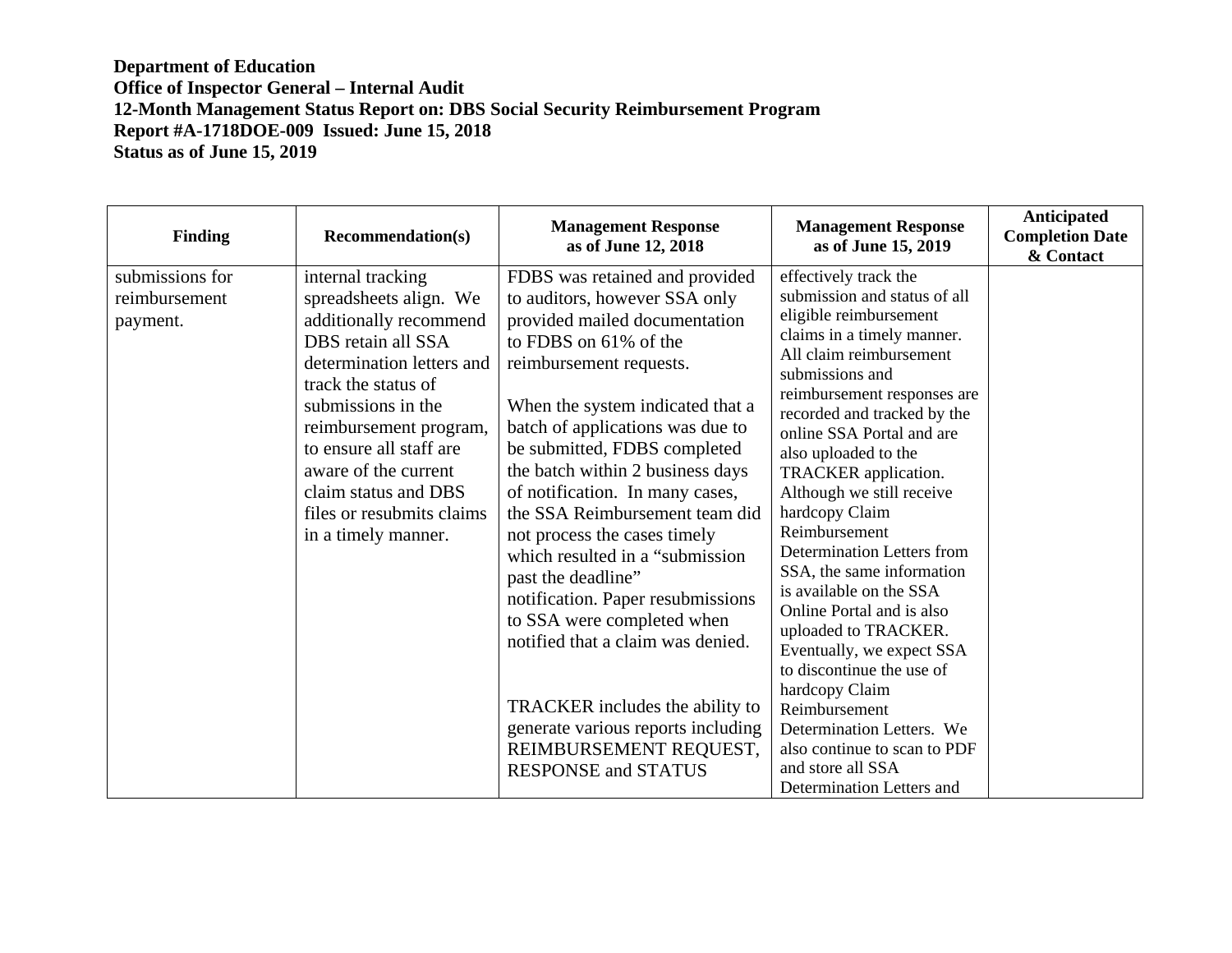| <b>Finding</b> | <b>Recommendation(s)</b> | <b>Management Response</b><br>as of June 12, 2018                                                                                                                                                                                                                                                                                                                                                                                                                                                                         | <b>Management Response</b><br>as of June 15, 2019                                                                                                                                       | Anticipated<br><b>Completion Date</b><br>& Contact |
|----------------|--------------------------|---------------------------------------------------------------------------------------------------------------------------------------------------------------------------------------------------------------------------------------------------------------------------------------------------------------------------------------------------------------------------------------------------------------------------------------------------------------------------------------------------------------------------|-----------------------------------------------------------------------------------------------------------------------------------------------------------------------------------------|----------------------------------------------------|
|                |                          | Reports to allow tracking of the<br>following information:<br>All reimbursement<br>requests submitted<br>electronically via the SSA<br>Portal during the specified<br>time frame.<br>The submission date of<br>each reimbursement<br>request.<br>Whether or not a response<br>was received from SSA.<br>If a response was<br>$\bullet$<br>received, the response<br>date and whether the<br>claim was accepted or<br>rejected.<br>The amount requested for<br>reimbursement.<br>The amount approved for<br>reimbursement. | correspondence which were<br>issued prior to TRACKER.<br>Upon approval, we expect to<br>shred all hardcopy<br>documentation which has<br>exceeded any retention<br>period requirements. |                                                    |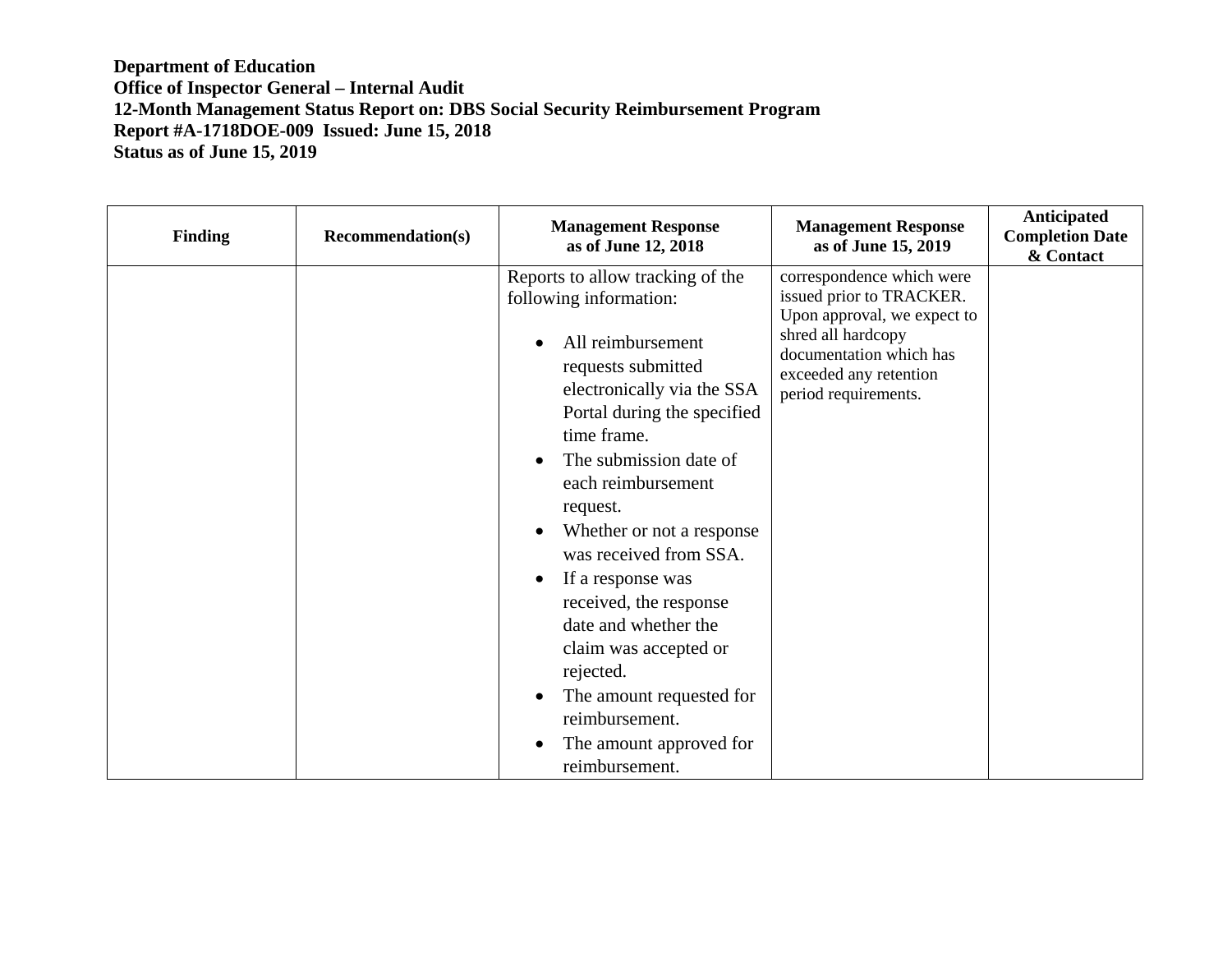| Finding | <b>Recommendation(s)</b> | <b>Management Response</b><br>as of June 12, 2018 | <b>Management Response</b><br>as of June 15, 2019 | Anticipated<br><b>Completion Date</b><br>& Contact |
|---------|--------------------------|---------------------------------------------------|---------------------------------------------------|----------------------------------------------------|
|         |                          | The Action Code and<br>$\bullet$                  |                                                   |                                                    |
|         |                          | Description for each                              |                                                   |                                                    |
|         |                          | response.                                         |                                                   |                                                    |
|         |                          | In addition, the SSA Portal                       |                                                   |                                                    |
|         |                          | includes the following                            |                                                   |                                                    |
|         |                          | functionality:                                    |                                                   |                                                    |
|         |                          | Upload of claim files to                          |                                                   |                                                    |
|         |                          | <b>SSA</b>                                        |                                                   |                                                    |
|         |                          | View all Pending VR                               |                                                   |                                                    |
|         |                          | Payments                                          |                                                   |                                                    |
|         |                          | <b>View VR Payments</b><br>$\bullet$              |                                                   |                                                    |
|         |                          | <b>Already Made</b>                               |                                                   |                                                    |
|         |                          | Check status of all files                         |                                                   |                                                    |
|         |                          | uploaded to SSA via the                           |                                                   |                                                    |
|         |                          | Portal and download the                           |                                                   |                                                    |
|         |                          | results to import into                            |                                                   |                                                    |
|         |                          | TRACKER.                                          |                                                   |                                                    |
|         |                          | <b>All SSA Determination Letters</b>              |                                                   |                                                    |
|         |                          | issued since the implementation                   |                                                   |                                                    |
|         |                          | of TRACKER are scanned to                         |                                                   |                                                    |
|         |                          | PDF and uploaded to a designated                  |                                                   |                                                    |